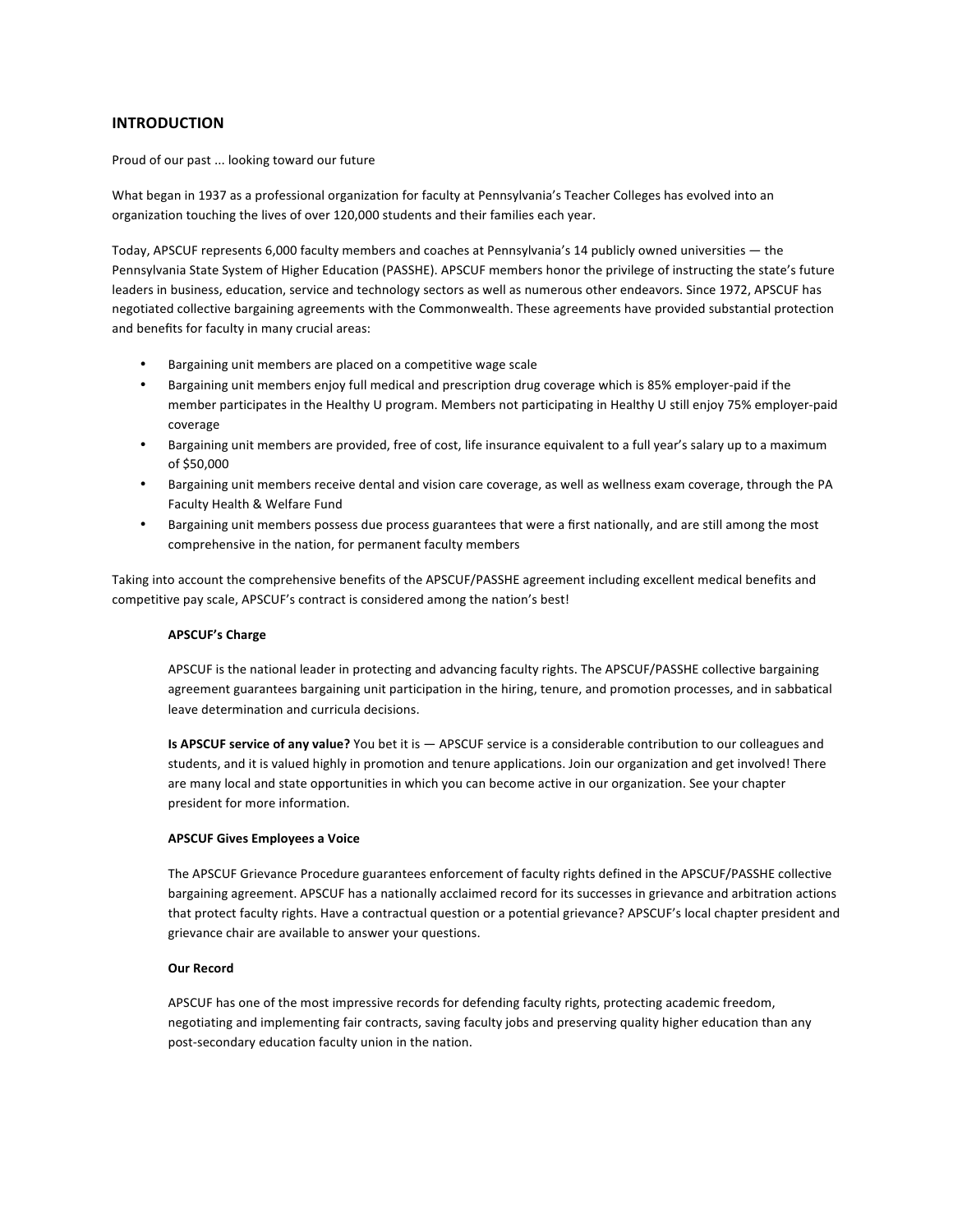## **Our Structure**

All full dues paying APSCUF members are eligible to use the Special Services program. Information on these programs (including links and access codes) are available 24/7 to members via the Members Forum section of the State APSCUF web site at apscuf.org. It's easy to register for the Members Only site - just click on the Register link once you have entered the Member's Forum, and follow the registration instructions.

## **SPECIAL SERVICES**

### **Preferred Group Vehicle Insurance**

If you are a full dues paying member of APSCUF/APSCURF and qualify for insurance under Nationwide's Affinity program, you may be able to purchase vehicle insurance at a lower cost than your present carrier. If you have not received a Nationwide Affinity quote recently – you may want to check them out again to see if you can save money on your insurance.

### **Homeowners/Renters Insurance**

If you are a full dues paying member of APSCUF/APSCURF and qualify for insurance under Nationwide Homeowners, you may be able to purchase a homeowners/renters policy at a lower premium than your current provider.

#### **Scholarship Awards (Local and State)**

Each local APSCUF chapter has a scholarship fund and its own regulations governing the disbursement of scholarship money. State APSCUF will match each local's funds up to a maximum of \$1,000.00. For more information, contact your local APSCUF office.

State APSCUF offers an annual State Scholarship. See apscuf.org/members/forms-and-benefits for additional information and the entire application packet and complete guidelines. Information about the scholarship is normally announced in October with the deadline for application/essay materials being the first part of March. The recipient is announced in August. Complete packets (eligibility rules and guidelines) may be downloaded from apscuf.org or obtained from your local APSCUF office.

### **Discount Magazine Program**

Great American Opportunity (GAO) (formally QSP) is more widely known for its fundraising efforts in basic education. APSCUF has chosen to provide the discounts directly to the member. There are two ways to order - online and/or through the mail. Each local APSCUF office and the state APSCUF office have a supply of the brochures, order forms, and instruction sheets. The easiest access is the separate listing available in the Members Forum on APSCUF's webpage.

## **Theme Park Discounts – Tickets at Work**

If you are a full dues paying member of APSCUF/APSCURF, by accessing APSCUF's online site with Tickets at Work you can obtain discounts to Universal Orlando, Walt Disney World Resort, Cirque du Soleil, SeaWorld Parks, Sesame Place and much more.

Other discounts are available for Dorney Park and Six Flags as well.

All sites require company code to register, details are on the Members Forum under Special Services.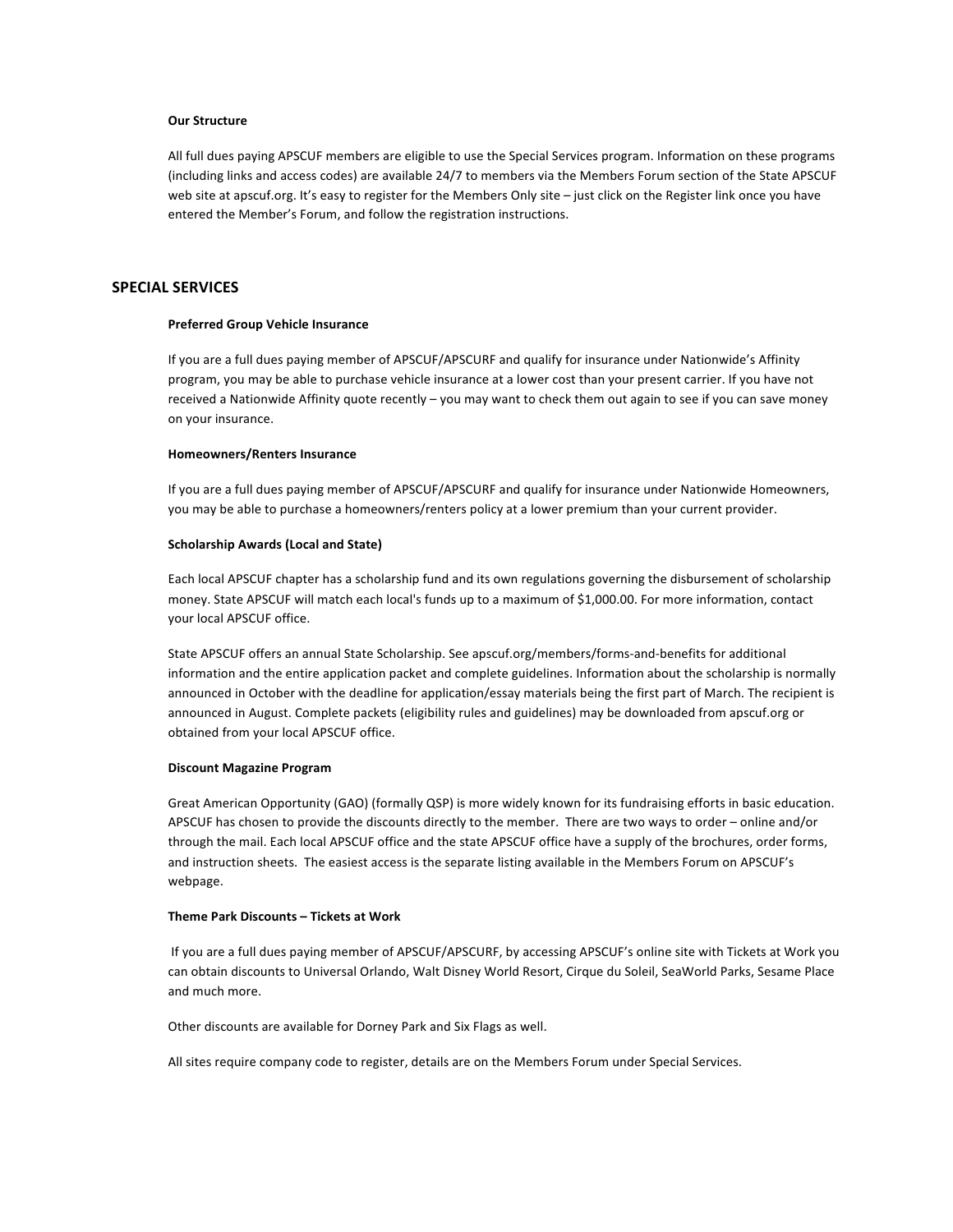# **SPECIAL SERVICES** (Continued)

## **Working Advantage**

If you are a full dues paying member of APSCUF/APSCURF, by accessing APSCUF's online site with Working Advantage, you can have access to up to 60% discounts for shopping, gifts, Theatre, major sporting events as well as movie tickets, ski resorts, hotels, zoos and much more. Site requires company code to register, details are on the Members Forum under Special Services.

## **Alamo and National Car Rental Savings**

Alamo and National provide discounts on rates as well as special promotions and coupons. Members interested in this service can check it out in the Members Forum on the APSCUF webpage, or contact the local APSCUF office, or the Director of Membership Services at State APSCUF.

## **Verizon Wireless Discount Program**

APSCUF members can enjoy an 18% discount off of their current or new Verizon Wireless services. Members interested in this service can view the details in the Members Forum on the APSCUF webpage, contact the local APSCUF office, or contact the Director of Membership Services at State APSCUF.

## **AT&T Wireless Discount Program**

APSCUF members can enjoy a 15% discount off their current or new AT&T Wireless services. Members interested in this service can view the details in the Members Forum on the APSCUF webpage, contact the local APSCUF office, or contact the Director of Membership Services at State APSCUF.

## **T-Mobile Wireless Discount Program**

APSCUF members can enjoy a 15% discount off their current or new T-Mobile Wireless services. Members interested in this service can view the details in the Members Forum on the APSCUF website, contact the local APSCUF office, or contact the Director of Membership Services at State APSCUF.

Note:

Full dues paying members must register for access into the Members Forum section on the APSCUF website. Registration is easy. Go to www.apscuf.org, click on Members Forum on the upper right side of the page, click on register and follow the directions. Your membership will be verified by the site administrator and you will receive a confirmation/verification email letting you know your registration has been accepted.

# **FACULTY AND COACH MEDICAL COVERAGE**

As of July 1, 2015, the Pennsylvania State System of Higher Education (PASSHE) renewed its contract with Highmark Blue Shield as the health vendor for the Preferred Provider Organization (PPO) program for faculty and coach members. New faculty and coach members have two types of health plans to choose from when selecting their medical plan coverage. These are as follows: (1) Preferred Provider Organization (PPO) and (2) contracted Health Maintenance Organizations (HMO) –based on residence and availability.

## **Healthy U Program**

All faculty and coaches members enrolled under Highmark Blue Shield's PPO plan must participate in this wellness program to retain the base employee contribution stated in the current contract. Those who choose not to participate will be assessed an additional amount as required by the contract. Please contact your local Human Resources Office or check the APSCUF web site.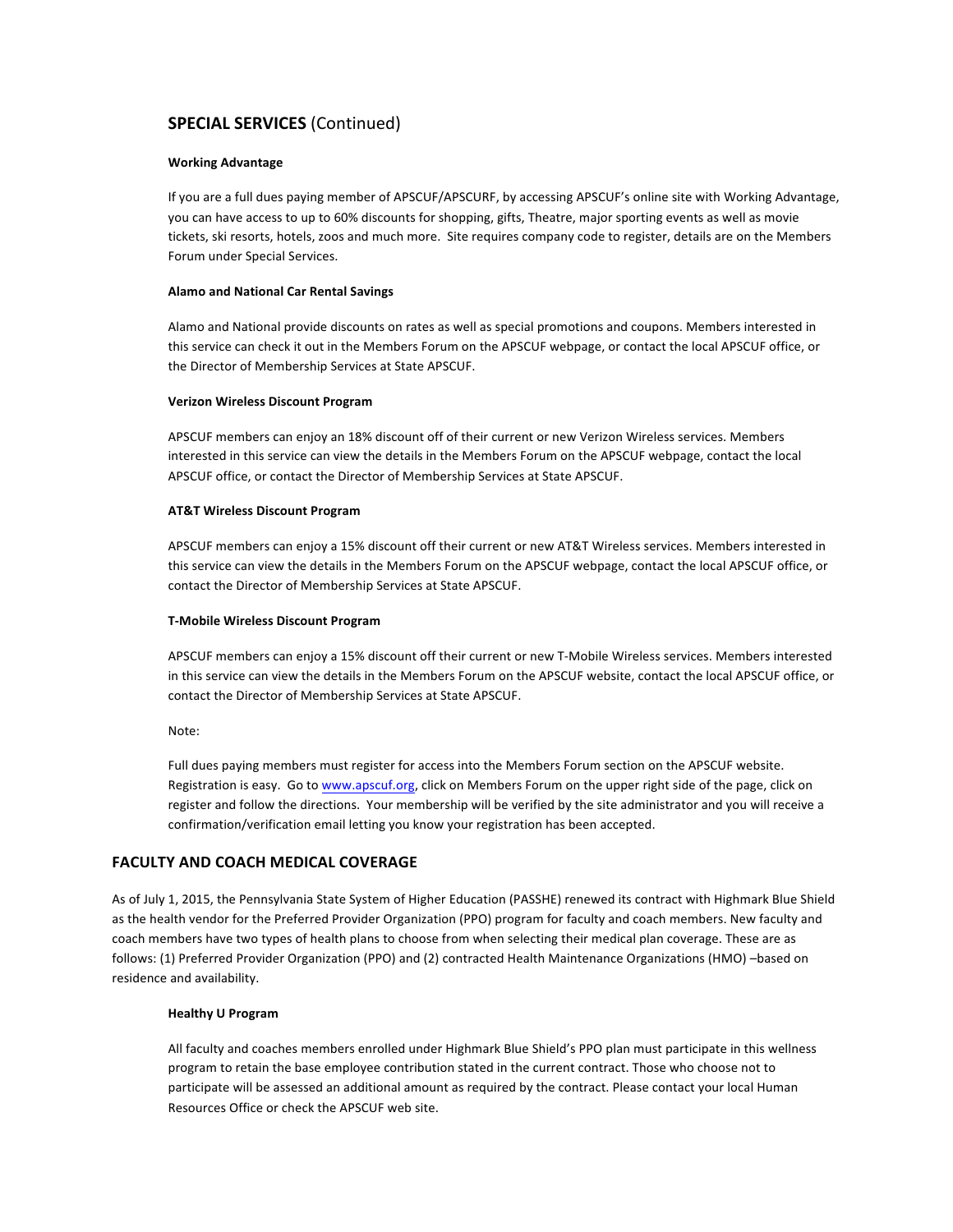### **Health Maintenance Organization (HMO)**

The State System of Higher Education has contracted with several HMO's across the Commonwealth. Most services are paid in full when using the primary care physician (PCP). If an individual uses medical services without obtaining approval from their PCP, no reimbursement will be made.

Health benefit coverage varies from HMO to HMO. HMO's typically cover the following: in- and out- patient facility services, medical/surgical services, preventive services and office visits.

Co-payments for certain services obtained may be applicable. These co-payments vary by service and HMO plan but currently mirror those under the PPO plan.

## **Preferred Provider Organization (PPO)**

As of July 1, 2004, faculty and coach members are eligible for enrollment in Highmark's PPO plan for health coverage. The PPO is a type of managed care program without having to select a gate-keeper or primary care physician. Referrals are not required. However, unlike an HMO, a PPO does provide for "self-referred" or "out-of-network" reimbursement. If an individual uses medical services outside the network, the PPO will reimburse 80% of the contracted allowance (in-network) after the \$250 individual/\$500 family deductible is satisfied.

For current information, please refer to the latest edition of the employee benefits handbook provided by your employer. If you have any questions, please contact your local Human Resources Office. In addition, if you have enrollment questions or problems with any of the Highmark Blue Shield plans, the State System has a dedicated customer service line for its employees, toll-free nationwide, 1-888-745-3212. For customer service numbers for the HMO plans, please refer to the employees benefit handbook.

## **Highmark/Medco –ESI Prescription Drug Program**

All faculty/coaches, spouses and dependent children enrolled in the Comprehensive Indemnity Plan, Highmark PPO Plan or the HMO Plans, are covered by the Highmark/Medco prescription drug plan. There is no annual deductible and co-pays as of July 1, 2013 are as follows: \$5 (generic), \$18 brand (formulary) and \$36 brand (non-formulary). Prescriptions may be ordered in 90-day supplies via mail order. The mail order cost is twice the retail plan price (\$10, \$36, and \$72). If a member/dependent requires/desires a brand name drug, his/her provider must write "brand medically necessary" on the prescription in order for the member to avoid being charged the difference between the generic equivalent and brand drug. Please see your benefits coordinator in your local Human Resources Office with any questions.

# **STATE EMPLOYEE ASSISTANCE PROGRAM (SEAP)**

All faculty, coaches, their spouses/same-sex domestic partners and dependents are eligible to participate in this no-cost program. All services are provided in a totally confidential manner.

To talk with a skilled counselor, all you need to do is call 800-692-7459 (TDD 800-824-4306). The program provides a wide range of services to help treat a broad range of problems. SEAP is for everyone in the family and any family member may access the program. All SEAP counselors have a clinical master's degree with at least four (4) years of actual clinical experience. Please note that some counselors may not be considered and eligible provider under Highmark Blue Shield, if the sessions extend beyond the "free" session. To obtain a brochure describing the services provided by the SEAP program, you may visit your local Human Resource office.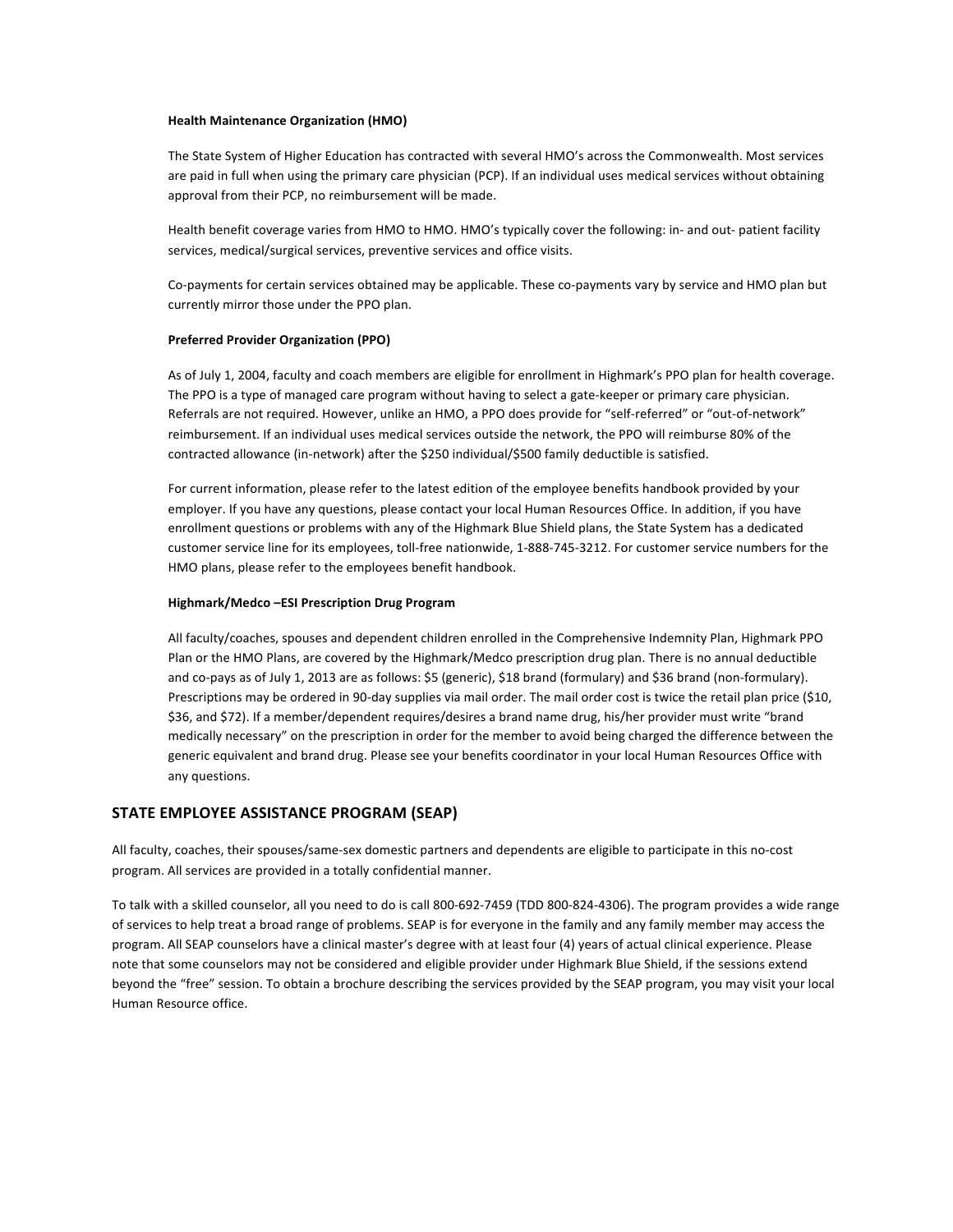# **MANAGEMENT SUPPLEMENTAL BENEFITS (Coaches Only)**

**Dental Plan** (Benefits currently administered by United Concordia (UCCI)) \$1,250 maximum benefit per calendar year per person (Orthodontics has a separate maximum) 100% of the UCR allowance for:

- Diagnostic services
- Preventive services
- **Basic restorative services**
- Periodontal services
- Oral surgery services

70% of the UCR allowance for:

- Major restorations
- **Prosthetics**

60% of the UCR allowance for:

**Orthodontics** 

\$3,000 orthodontic lifetime maximum benefit per person

**Vision Plan** (Benefits currently administered by National Vision Administrators (NVA))

**NVA Participating Providers** 

- Routine exam, standard lenses, and progressive lenses paid in full
- Premium/Ultra lenses up to \$50
- Frames \$50 allowance towards wholesale price
- Contact lenses and low vision aids based on a schedule of allowances

**NVA Non-Participating Providers** 

- Routine exam-\$40 for optometrists and \$45 for ophthalmologists
- Frames, standard lenses, contact lenses and low vision aids based on a schedule of allowances toward retail price
- No additional allowance for progressive lenses

# PA FACULTY HEALTH AND WELFARE FUND BENEFITS (Faculty Only)

The Fund is administered by ACA, Inc. The Fund was established through money negotiated in the collective bargaining process. The following is a brief, step-by-step explanation of how to use your APSCUF Health and Welfare (H&W) benefits. This summary in no fashion replaces the most up-to-date version of the Program of Health and Welfare Benefits and announcements which can be viewed and downloaded from the Fund's website at www.pafac.com. PLEASE DO NOT PROVIDE ANY OF THE FEE SCHEDULES TO YOUR MEDICAL PROVIDERS.

All PA Faculty Health and Welfare information can be viewed 24/7 at apscuf.org or pafac.com.

# **Eligibility**

Completing a BENEFIT ENROLLMENT CARD is the first step in qualifying for the PA Faculty Health and Welfare Benefits. You may obtain your enrollment card from your campus APSCUF office or APSCUF Health and Welfare Specialist.

Eligible faculty members include all PERMANENT OR TEMPORARY FULL-TIME FACULTY. Part-time faculty members are eligible for certain preventive benefits provided under the Fund.

Eligible dependents include spouse, same-sex domestic partners and any dependent children up until the day before their  $26^{th}$  birthday. If a child has been medically deemed unable to support him or herself prior to the day before the 19th birthday, Fund benefits will continue contingent on documentation of the circumstances. Additional details about Fund benefits can be found at the Fund's website: pafac.com. Go to pafac.com for eligibility requirements for other dependents such as legal guardian and same-sex domestic partnership. If both parents are Faculty Members, dependents may only be listed as such on ONE FACULTY MEMBER'S enrollment card (not both).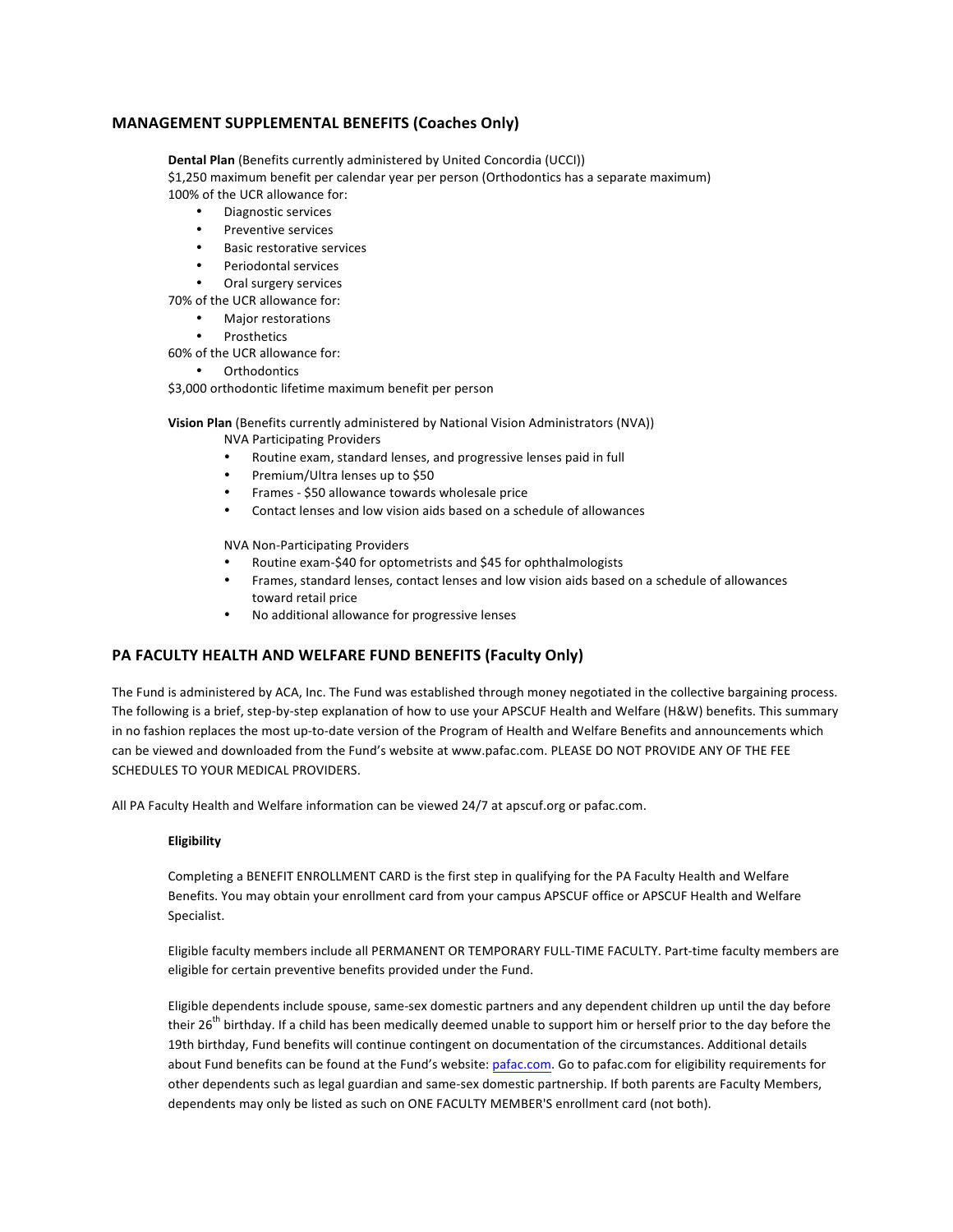# **PA FACULTY HEALTH AND WELFARE FUND BENEFITS (continued)**

## **Dental Benefits**

Schedule an appointment for you and/or your family with a dentist of your choice. Provide your dentist with a separate form for each family member receiving services. Have the regular and normal examination and services completed. Payment may be assigned to the dentist or yourself. The Fund does have the ability to accept electronic claims, EDI payer number is 25172. Please sign the dental form where appropriate when manual processing occurs. There is an annual deductible of \$50 per individual with a family maximum of 2 deductibles. The \$50 deductible does not apply to the member.

If the dentist is contemplating dental work which exceeds \$500.00, the services must be pre-certified by the Fund to ensure reimbursement. The dental claim form is used as the pre-certification form. No reimbursement will be made for dental implants. However, the Fund will review and determine alternate reimbursement but ONLY if the claim is pre-authorized. 

For eligibility rules, fee schedules and claim forms go to pafac.com.

### **Orthodontia Services**

The eligibility rules and fee schedules are located under Class IV Services (Dental Benefits) in your Program of Health and Welfare Benefits Handbook. It is important to have your orthodontist follow the schedule. The lifetime maximum per family member under the orthodontia services is \$3,100.00. To obtain the remainder of the lifetime maximum, the faculty member must provide the Fund with documentation that shows the patient is in retention and the total bill has been paid.

### **Vision Benefits**

The eligibility rules, fee schedules and claim forms for vision benefits are located at www.pafac.com. Schedule an appointment for you and/or your family members with a professional eye care specialist of your choice. Provide the professional eye care specialist with a separate claim form for each family member receiving eye care services. Pay for the eye care services directly. Vision reimbursements cannot be assigned to the provider. Complete the claim form and attach all necessary receipts and forward it to the Fund for reimbursement. The patient/member and the professional provider must sign the vision form. For information regarding benefits related to traumatic eye care, please go to pafac.com.

## **Part-Time Faculty Benefits**

Part-time faculty who are employed at least 25% of full-time are eligible for the part-time benefit package as long as they have satisfied the eligibility criteria of working one  $(1)$  semester in the preceding three  $(3)$  semesters at least 25% of full-time.

The initial waiting period need only be satisfied once as long as the faculty member works at least one semester each academic year. Part-time faculty members who are employed for at least 25% to 49% of full-time are eligible for employee only benefits.

Faculty employed at least 50% to 99% of full-time are eligible for employee and lawful spouse benefits. For a complete summary of the part-time benefit package go to pafac.com.

PLEASE DO NOT PROVIDE ANY OF THE FEE SCHEDULES TO YOUR MEDICAL PROVIDERS. This benefit became effective January 1, 1994.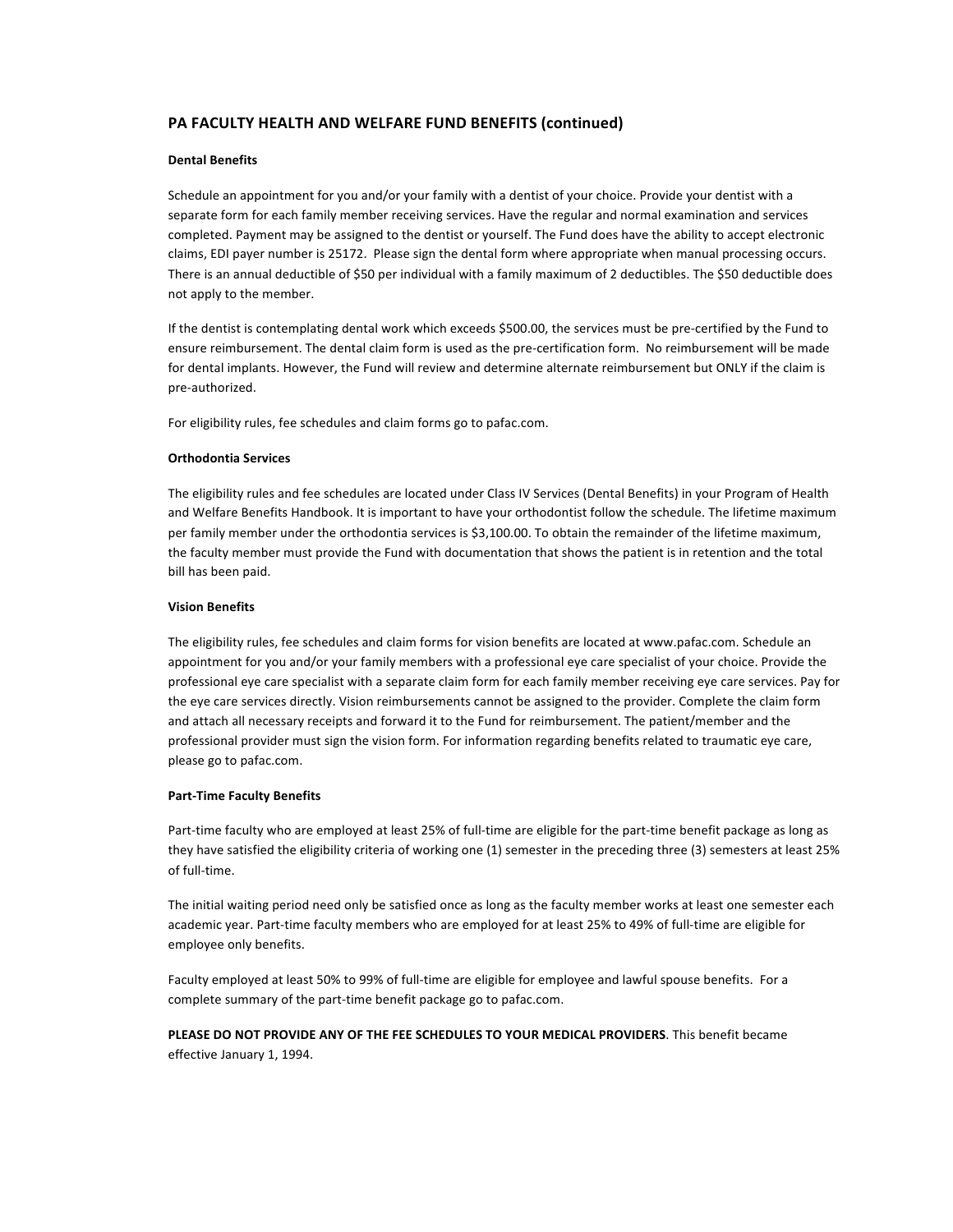# PA FACULTY HEALTH AND WELFARE FUND BENEFITS (continued)

### **Continuation of Benefits Upon Termination**

This program is mandatory under federal law. The government made available continuation of group benefits at 102% of the employer contribution under such circumstances as death, age limitation for eligibility; divorces and terminations. Faculty members/dependents must pay the stated premium directly to the Fund to retain benefits. Please go to pafac.com for more details.

### **Coordination of Benefits**

Any faculty member who has a spouse that is employed and covered another group health insurance plan MUST coordinate both insurance plans for reimbursement. Please go to pafac.com for more details on this and the new policy on subrogation.

### **Vital Information**

All claims forms for the PA Faculty Health and Welfare Fund can be obtained from the local APSCUF office or your local Health and Welfare Specialist. If you have questions and/or problems, please contact your local Health and Welfare Specialist. \*Before sending any information/documentation to anyone, make copies of all materials forwarded.

#### **Important Contact Information**

Contact your local APSCUF Health & Welfare Specialist if you have questions on your Health &Welfare Benefits.

These people serve APSCUF members voluntarily. Be sure to thank them for their time and effort.

| Campus                 | Health & Welfare Specialist | Campus Phone |
|------------------------|-----------------------------|--------------|
| Bloomsburg             | Margie Eckroth-Bucher       | 570-389-4607 |
| California             | Marc Federico               | 724-938-4356 |
| Cheyney                | Muhammad Chaudhry           | 610-399-2202 |
| Clarion                | Marilyn Howe                | 814-393-2034 |
| East Stroudsburg       | Jeffrey Hotz                | 570-422-3315 |
| Edinboro               | Laura Miller                | 814-732-1443 |
| Indiana                | Danhua (Donna) Wang         | 724-357-2729 |
| Kutztown               | Dina Hayduk                 | 484-646-5831 |
| Lock Haven             | Carina Howell (fall)        | 570-484-2369 |
|                        | Gayatri Devi (spring)       | 570-484-2284 |
| Mansfield              | <b>Francis Craig</b>        | 570-662-4774 |
| Millersville           | Kelly Kuhns                 | 717-871-5276 |
| Shippensburg           | <b>Neil Connelly</b>        | 717-477-1551 |
| <b>Slippery Rock</b>   | Jennifer McGraw             | 724-738-2717 |
| <b>West Chester</b>    | Melissa Reed                | 610-436-2141 |
| <b>APSCUF Trustees</b> |                             |              |
| Indiana                | John Lattanzio (Chair)      | 724-357-4760 |
| Slippery Rock          | Jeff Lynn                   | 724-738-2823 |
| Edinboro               | Marc Sylvester              | 814-732-1181 |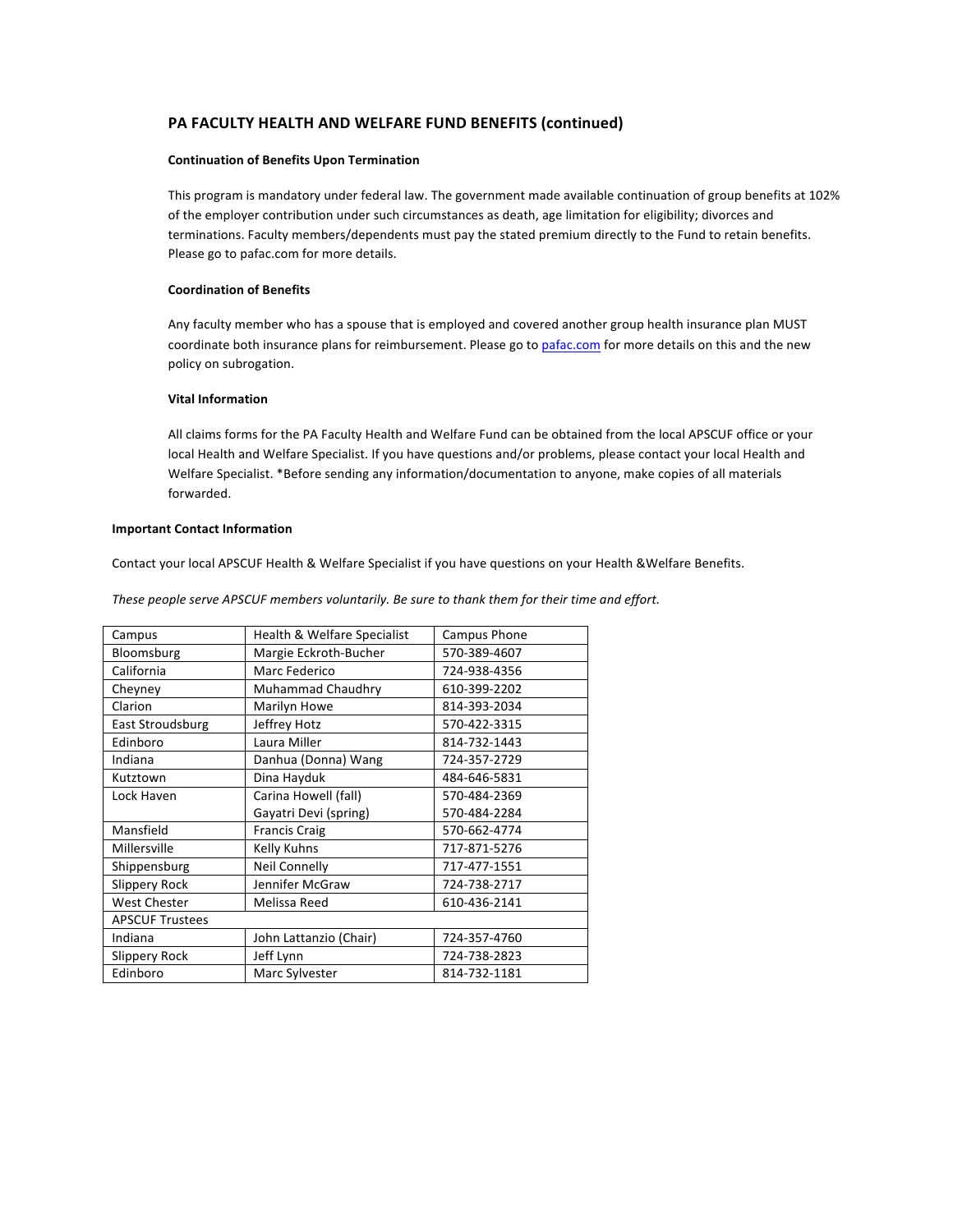# **RETIREMENT OPTIONS**

## **New to APSCUF? You Have Choices for Retirement!**

APSCUF members have the option of participating in the State Employees' Retirement System (SERS), the Public School Employees' Retirement System (PSERS) or **Alternative Retirement Plans (ARPs) like** the Teachers Insurance and Annuity Association-College Retirement Equities Fund (TIAA-CREF). SERS and PSERS are defined benefit plans. ARPs are a defined contribution plans. PASSHE currently offers the option of investing with three vendors: TIAA-CREF, Fidelity and Valic. You will have 30 days from your date of hire to make your selection, or you will be placed in the State Employees' Retirement System automatically.

### **Choosing a Defined Benefit Plan**

In defined benefit plans like SERS and PSERS, the retirement benefit is determined by a statutory formula that includes an employee's final *three-years* average salary, years of service and a multiplier.

#### **Information for New Hires**

In 2010, Governor Rendell signed House Bill 2497 into law as Act 120. This legislation preserves all the benefits now in place for all current members, but mandates a number of benefit reductions for future SERS/PSERS members hired after January 1, 2011.

The following benefit reductions were included in Act 120:

\*Creates a new A-3 Class of Service for future non-judicial employees entering SERS membership and a new T-E Class of Service for PSERS on or after January 1, 2011. As is the case with most current SERS members, the new A-3 members will contribute 6.25 percent of their pay toward their benefit; however, they will accrue benefits at only 2 percent of their Final Average Salary for each year of Credited Service (as opposed to the 2.5 percent accrual rate for pre-Act 120 members). PSERS members will also accrue benefits at 2 percent, but have an employee contribution base rate of 7.5 percent. Employees will be under a "shared risk" provision that could cause the total contribution levels to fluctuate between 7.5 percent and 9.5 percent depending on investment returns.

\*Creates an optional new A-4 Class of Service for future non-judicial employees entering SERS membership or T-F Class of Service for PSERS on or after January 1, 2011. New members under SERS who elect this Class of Service will contribute 9.3 percent of their pay toward their benefit in order to accrue benefits at the pre-Act 120 rate of 2.5 percent of their Final Average Salary for each year of Credited Service. The employee contribution base rate for PSERS is 10.3 percent. There is also a "shared risk" provision that could cause the total contribution levels to fluctuate between 10.3 percent and 12.3 percent. All new members will automatically become either Class A-3 or T-E members. New members however, will have a onetime opportunity to elect Class A-4 or T-F within 45 days of **becoming a member of the system**. Failure to elect Class A-4 or TF at time of original eligibility will make the member ineligible for Class A-4 or T-F forever. The election is permanent.

OTHER PROVISIONS OF CLASS A-3, A-4 AND CLASST-E, T-F MEMBERS

- Vesting period increases from five years to 10 years. Vesting period for disability remains unchanged at five years.
- Retirement age increases to age 65 or at any age with 35 years of service (previous 60/62 and 30 years of service).
- Eliminates the Option 4 (lump sum payout) upon retirement.

• Requires members who wish to purchase creditable non-state service, to pay the full actuarial cost of the increased benefit attributable to the purchase.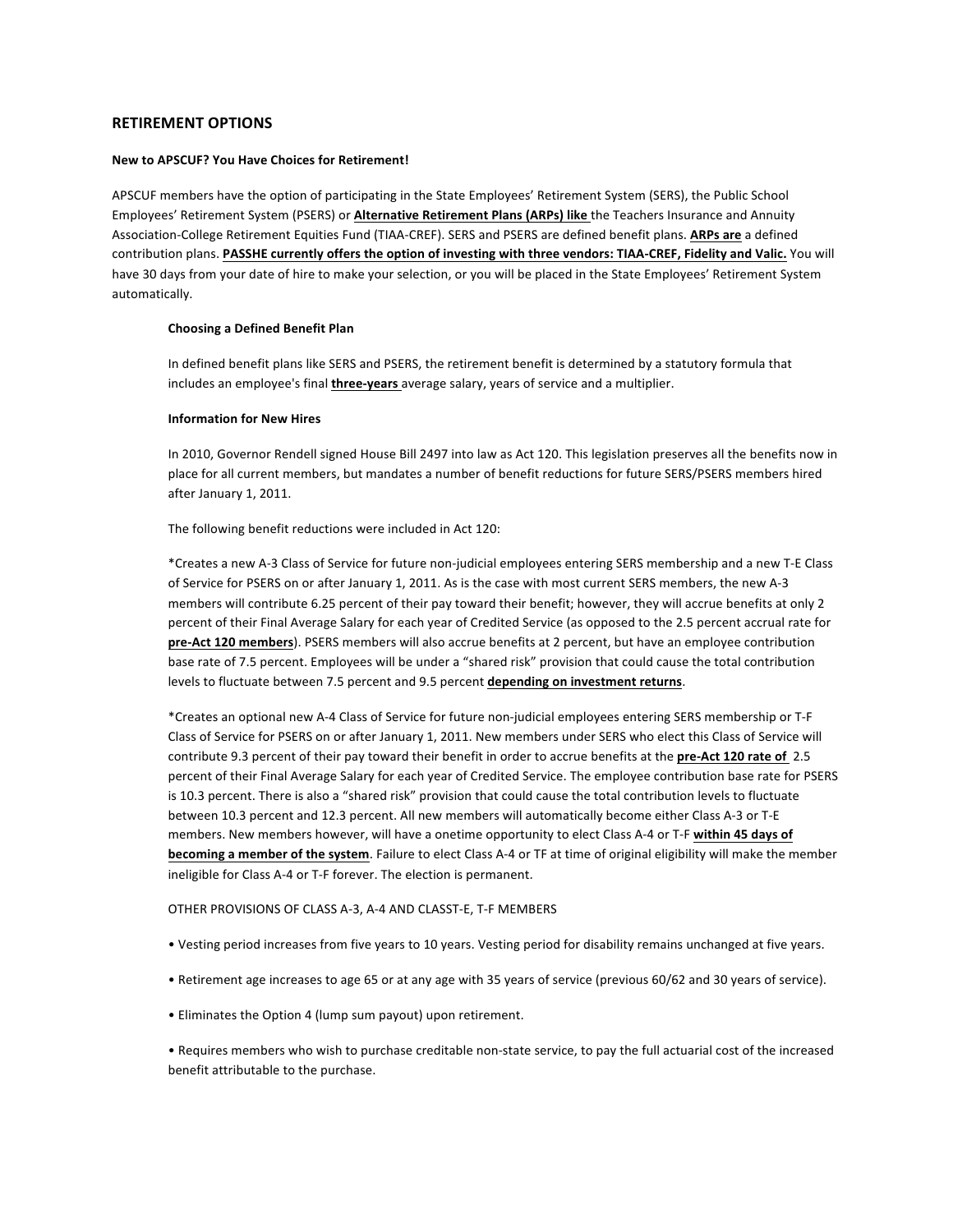# **RETIREMENT OPTIONS (continued)**

• Gradually increases funding through the use of collars that cap employer contribution rate increases. Increases are capped at:

- 3 percent in 2011-12
- § 3.5 percent in 2012-13
	- 4.5 percent each year thereafter until no longer needed

## **For Current Members**

According to state law, new SERS members contribute 6.25 percent of their gross salary and new PSERS members contribute 7.5 percent of their gross salary. The state contributes a percentage of the employee's gross salary. An actuary annually establishes the employer contribution rate. Both SERS and PSERS require five years of service to be vested. Cost of living adjustments for SERS and PSERS annuitants may be provided on an ad-hoc basis by an act of the state legislature.

## **Choosing a Defined Contribution Plan**

TIAA-CREF, ING, MetLife, and Fidelity are defined contribution plans, also referred to as alternate retirement plans (ARP). In these plans, the retirement benefit is determined by employee contributions, employer contributions, and the interest and earnings of the employee-selected investment funds at the time of retirement. To state it another way, stock and bond market performance affect the value of the retirement benefit. Employees contribute 5 percent of their gross salary. State law requires the employer to contribute 9.29 percent of the employee's gross salary. There is immediate vesting with defined contribution plans. If you participated in TIAA-CREF prior to coming to the PASSHE and were pleased with the performance, you might want to continue with that provider. Also, if you intend to leave the PASSHE before the five-year vesting period for the two state systems, chances are you'll be able to continue in the TIAA-CREF program at your next job in higher education. Due to APSCUF's effort, the TIAA-CREF members now have the same benefit that SERS members acquired in December 1982 (i.e., the tax sheltering of the individual's retirement contribution for federal income tax purposes only.)

The major advantage of the defined contribution option is that it reduces your losses if you leave the PASSHE before the five-year vesting period. Under SERS and PSERS, if you leave before being vested, you lose the employer contributions to the retirement fund. You are eligible to receive the employee contributions plus statutory interest. With the defined contribution option, the employer contributions have purchased shares in your name that are yours forever, regardless of when you leave state employment.

## **Purchasing Services Credit**

If you taught in another state before accepting your post at the PASSHE, both SERS and PSERS offer an option that permits you to purchase your out-of-state service time. This is only for public school or public higher education service or service as a state employee, not for private school or private university service. Both the PSERS and SERS have options that permit participants to purchase credits for military time, a factor you might take into consideration when making your decision. Time frames and payment options for purchasing credit in PSERS can be found at psers.state.pa.us. Additional information on how to purchase service credit through SERS can be found at sers.state.pa.us.

PLEASE REMEMBER THAT YOU HAVE 30 DAYS TO MAKE YOUR SELECTION OR YOU WILL BE AUTOMATICALLY PLACED IN THE STATE EMPLOYEES' RETIREMENT SYSTEM SURVIVOR BENEFITS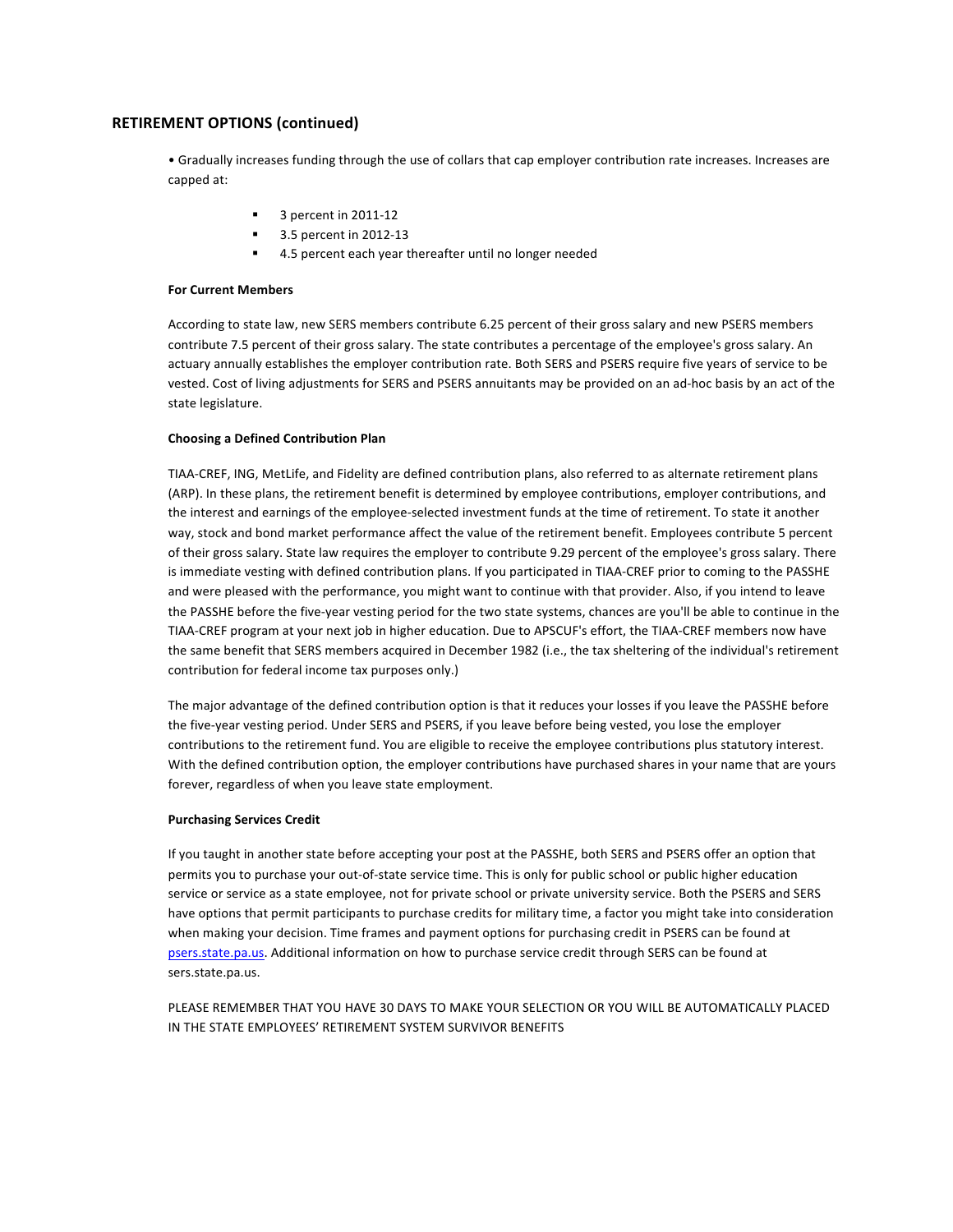## **SURVIVOR BENEFITS**

### **Group Life/Accidental Death (Work Related) and Medical Benefits**

APSCUF has produced this information to assist you and your family members in understanding the survivor benefits that are available in the event of an active faculty/coach member's death. This a summary only. For governing details, refer to the plan document.

### **Group Life Insurance**

According to Article 21, Fringe Benefits, Section D, in the Agreements between APSCUF Faculty and APSCUF Coaches Article 12, Life Insurance with the State System and both dated July 1, 2011, to June 30, 2015, any faculty or coach member who has completed 90 days of service is eligible for the Group Life Insurance Plan (GLI) at no cost to the member or beneficiary. The amount of insurance each faculty or coach member/beneficiary is entitled to is to be based on the member's annual pay rate which was in effect on the PRECEDING January 1, rounded to the nearest \$1,000.00 but not to exceed \$50,000.00.

### **Frequently Asked Questions:**

### **Who is eligible?**

Any faculty or coach member who has completed three months of service is eligible. If you go on an unpaid absence during your first three months, your effective date of coverage will be extended by the number of days you were on an unpaid leave.

#### **When is coverage terminated?**

1. When failing to make the required premium payments for your insurance while on leave without benefits.

2. Being on an unpaid absence for 12 months, except for military leave.

3. Upon retirement or termination of State System employment.

4. When you have been on injury leave (paid or unpaid) for 12 months, or if only paid injury leave is used beyond 12 months, until your paid leave is exhausted.

5. When the policy is discontinued.

#### **What if the claim is denied?**

If your beneficiary receives a denial, he or she should contact the local personnel office on campus.

#### Can I continue my GLI insurance upon retirement?

No, GLI benefits are terminated upon retirement. The insurance company will forward a conversion notice.

## **Filing a Claim**

Contact the insurance company for claims details. If you have any questions, please contact your local human resource office.